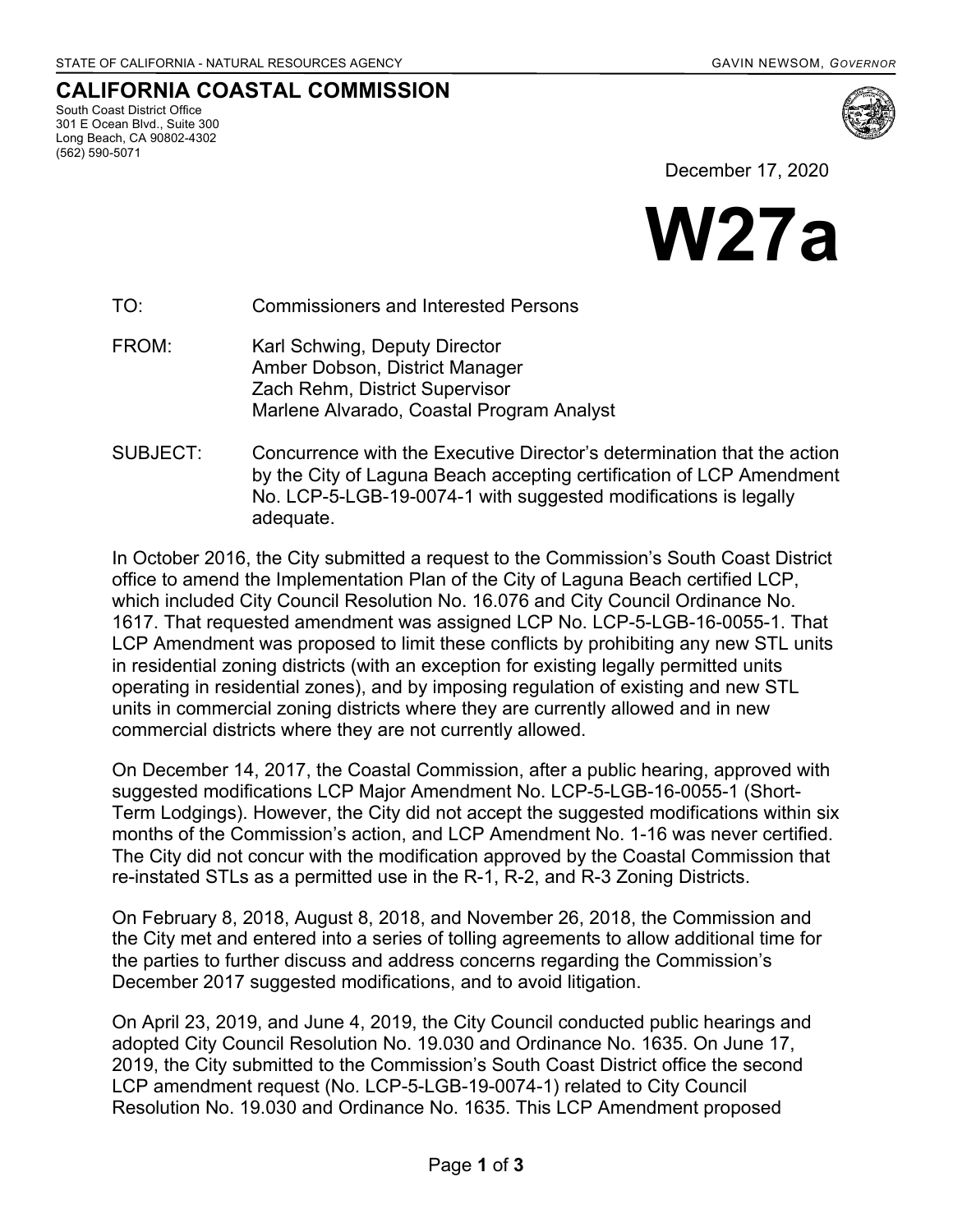## City of Laguna Beach LCP Amendment No. LCP-5-LGB-19-0074-1 Executive Director check-off Page **2** of **3**

changes to Chapters 25.23, 25.10, 25.12, 25.14, and 25.43 as they relate to STL units, including: (1) the application of an existing nonconforming status designation to all existing permitted STL units that are currently operational, which may continue to operate within residential zoning districts; prohibition of new STL units (including homestays, or owner-occupied) in residential zoning districts; (2) regulation of existing and new STL units in zoning districts where they are currently allowed (LBP, C-N, C-1, CH-M, SLV) and in new zoning districts where they will now be allowed (Residential Serving CBD-1, Downtown Commercial CBD-2, Central Bluffs CBD-CB, Office CBD-O and Visitor Commercial Districts CBD-V (or CBD-VCD as termed by the City); (3) addition of new language to clearly define STLs, (4) new registry requirements and operational standards, including, but not limited to, maximum occupancy and parking requirements; afford a mechanism for neighbors to report problems; and establish provisions for the imposition of fines and penalties for violation of the regulations. Under this LCP amendment, home sharing, or owner-occupied vacation rentals, would be regulated in the same way as traditional STLs (non-owner occupied). In addition, LCP Amendment proposed to allow existing permitted STLs to continue in perpetuity, regardless of the zone in which they are located. Moreover, the proposed amendment would allow existing nonconforming residential units (as to development standards, parking, and density) located in the allowable commercial zoning districts to be converted into STLs, with the exception of those restricted by covenant or similar instrument for the purpose of providing affordable housing, senior housing, or housing for the disabled.

On August 13, 2020, the Coastal Commission conducted a public hearing to consider LCP Major Amendment No. LCP-5-LGB-19-0074-1 (Short-Term Lodgings) but the Commission continued the public hearing. The Commission directed the City and Commission staff to consider additional provisions, including requiring a home sharing program to promote and encourage more affordable visitor-serving accommodations, and regulations to provide some protection to the City's long-term rental housing stock in the mixed-use districts.

On October 7, 2020, the Commission approved LCP-5-LGB-19-0074-1 with suggested modifications to ensure the proposed amendment provided an appropriate balance to continue to accommodate STLs in a manner that would not contribute to a loss of lowercost overnight accommodations or affordable housing stock, unduly restrict the rental of residential units to visitors, or diminish the public's ability to access and recreate on the coast. In addition, the suggested modifications would include a requirement that the City report to the Coastal Commission in three years to allow for reevaluation of the proposed STL program. If the report identifies evidence that STL units are contributing to the loss of lower-cost hotel/motel rooms or affordable housing, the suggested provisions require that the City propose and request an LCP amendment to the STL ordinance and/or other provisions of the LCP to address the identified trend.

On November 17, 2020, within 180 days of Commission action the LCP amendment, the Laguna Beach City Council adopted Resolution No. 20.080, approving LCP Amendment No. 15-2254, incorporating the modifications suggested by the Commission